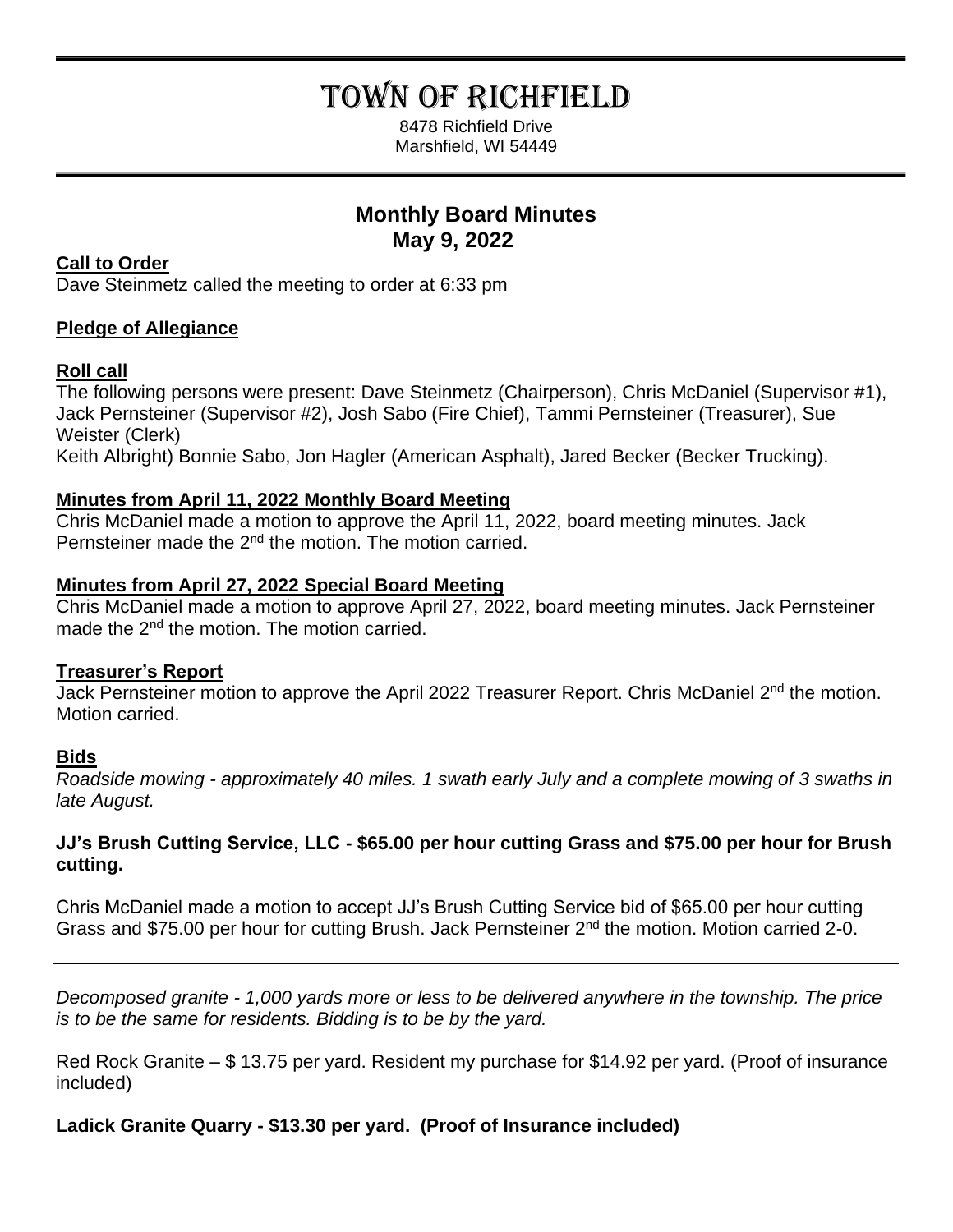Jack Pernsteiner made a motion to accept Ladick bid of \$13.30per yard. Chris McDaniel's 2<sup>nd</sup> the motion. Motion carried 2-0.

*Underlayment crushed aggregate base course to state spec. Bid 3/4 inch and 1 1/4 inch to be*  delivered anywhere in the township and the price to be the same for residents. Bidding is to be by the *ton.*

Red Rock Granite - <sup>3</sup>/4 inch \$14.65 per ton and 1<sup>1</sup>/4 inch \$14.65 per ton. Residents my purchase for \$15.50 per ton (Proof of insurance included)

#### **Becker trucking - ¾ inch \$10.91 per ton and 1¼ inch \$10.81 per ton. (Proof of insurance included)**

Chris McDaniel made a motion to accept Becker Trucking bid of \$ 10.91 for 3/4 inch and 1 ¼ \$10.81. Jack Pernsteiner 2<sup>nd</sup> the motion. Motion carried 2-0.

*Dust Proofing - 1/2 load more or less to be delivered anywhere in the township. Bidding is to be by the gallon.*

# **Wisconsin Salt Solutions:**

**Calcium Chloride, 38% solution 4500 gallons minimum \$1.23 gallon**

Jack Pernsteiner made a motion to accept Wisconsin Salt Solutions bid for Calcium Chloride, 38% solution, 4500 gallons minimum at \$1.23/gallon. Jack Pernsteiner 2<sup>nd</sup> the motion. Motion carried 2-0.

**\_\_\_\_\_\_\_\_\_\_\_\_\_\_\_\_\_\_\_\_\_\_\_\_\_\_\_\_\_\_\_\_\_\_\_\_\_\_\_\_\_\_\_\_\_\_\_\_\_\_\_\_\_\_\_\_\_\_\_\_\_\_\_\_\_\_\_\_\_\_\_\_\_\_\_\_\_\_\_\_**

*Blacktopping - 1/2 mile more or less. Location will be located after road review.*

Refused all bids for asphalt until a later date

**Annual Road Review**

Discussed road repair pricing

#### **Road Maintenance** –

Continue with road planning, chip sealing, culverts

#### **Town hall Public WIFI Access**

Chris McDaniel made a motion to switch to TDS as the provider for internet/WIFI service. Jack Pernsteiner 2<sup>nd</sup> the motion. Motion carried

#### **SupportProbe**

Dave (Chairperson) will continue to try and contact SupportProbe

# **Under Road Maintenance**

**Discussed**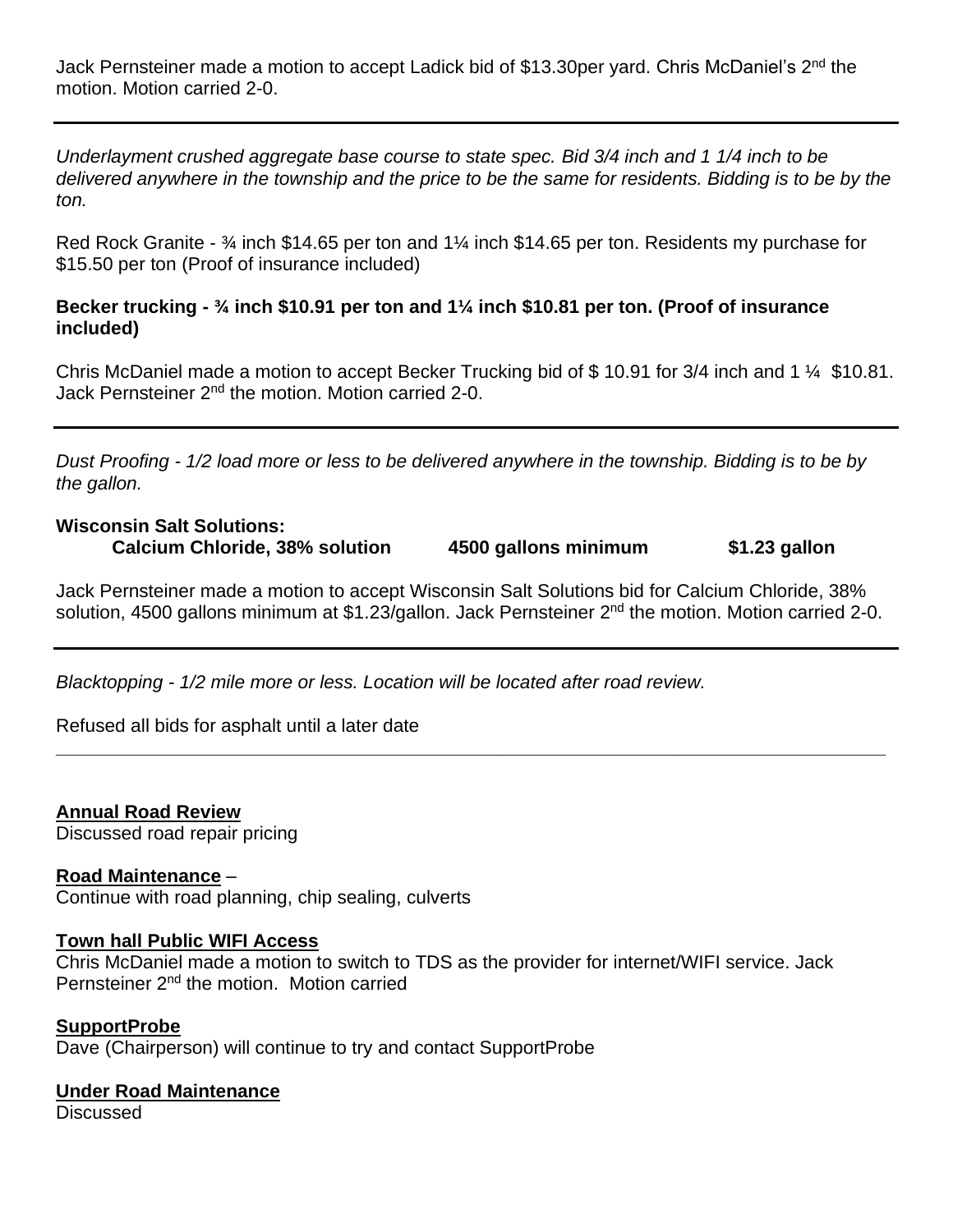# **Bridge Funding**

**Discussed** 

#### **Bipartisan Infrastructure Law (bill)**

**Discussed** 

#### **Building Maintenance**

**Discussed** 

#### **Bordering roadway agreements**

The Chairperson Dave Steinmetz is working with the state

#### **Cemetery**

Richfield 4-H clean up

#### **New start time and day for board meeting**

The board will be meeting on the 2nd Tuesday of the month at 6:30 pm except August 16 and September 13 is the  $3<sup>rd</sup>$  Tuesday at 6:30 pm.

#### **ARPA Funds Update**

**Discussed** 

#### **Dog Ordinance**

**Discussed** 

# **Lawyer update**-

**Discussed** 

# **Update of Survey Maps**

**Discussed** 

#### **Deputy Election Clerk**

Chris McDaniel made a motion to appointment Bonnie Sabo to the Deputy Election Clerk Jack Pernsteiner 2<sup>nd</sup> the motion, motion carried.

#### **Interim Clerk**

Motion was made by Chris McDaniel to appoint Tammi Pernsteiner as an Interim Clerk, (Jack abstained) Dave Steinmetz 2<sup>nd</sup> the motion. Motion carried.

#### **Fire Chief Report**

5 calls

# **First Responders Report**

8 calls

**Invoicing**

Discussed

**Open Book** Scheduled for May 18, 2022 4pm - 6pm at the Richfield Town Hall.

#### **Items for future meetings**